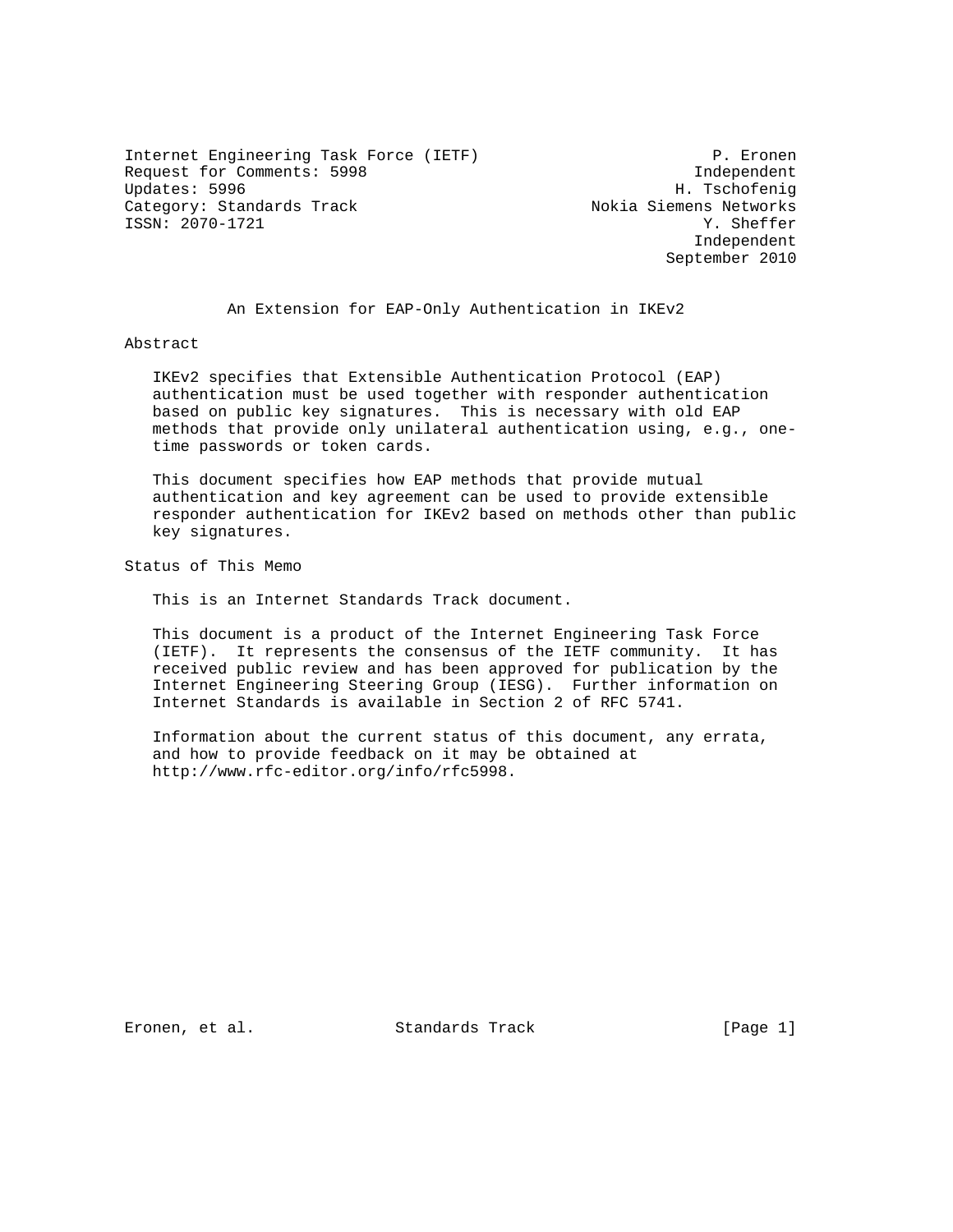Copyright Notice

 Copyright (c) 2010 IETF Trust and the persons identified as the document authors. All rights reserved.

 This document is subject to BCP 78 and the IETF Trust's Legal Provisions Relating to IETF Documents (http://trustee.ietf.org/license-info) in effect on the date of publication of this document. Please review these documents carefully, as they describe your rights and restrictions with respect to this document. Code Components extracted from this document must include Simplified BSD License text as described in Section 4.e of the Trust Legal Provisions and are provided without warranty as described in the Simplified BSD License.

 This document may contain material from IETF Documents or IETF Contributions published or made publicly available before November 10, 2008. The person(s) controlling the copyright in some of this material may not have granted the IETF Trust the right to allow modifications of such material outside the IETF Standards Process. Without obtaining an adequate license from the person(s) controlling the copyright in such materials, this document may not be modified outside the IETF Standards Process, and derivative works of it may not be created outside the IETF Standards Process, except to format it for publication as an RFC or to translate it into languages other than English.

#### 1. Introduction

 The Extensible Authentication Protocol (EAP), defined in [RFC3748], is an authentication framework that supports multiple authentication mechanisms. Today, EAP has been implemented at end hosts and routers that connect via switched circuits or dial-up lines using PPP [RFC1661], IEEE 802 wired switches [IEEE8021X], and IEEE 802.11 wireless access points [IEEE80211i].

 One of the advantages of the EAP architecture is its flexibility. EAP is used to select a specific authentication mechanism, typically after the authenticator requests more information in order to determine the specific authentication method to be used. Rather than requiring the authenticator (e.g., wireless LAN access point) to be updated to support each new authentication method, EAP permits the use of a backend authentication server that may implement some or all authentication methods.

Eronen, et al. Standards Track [Page 2]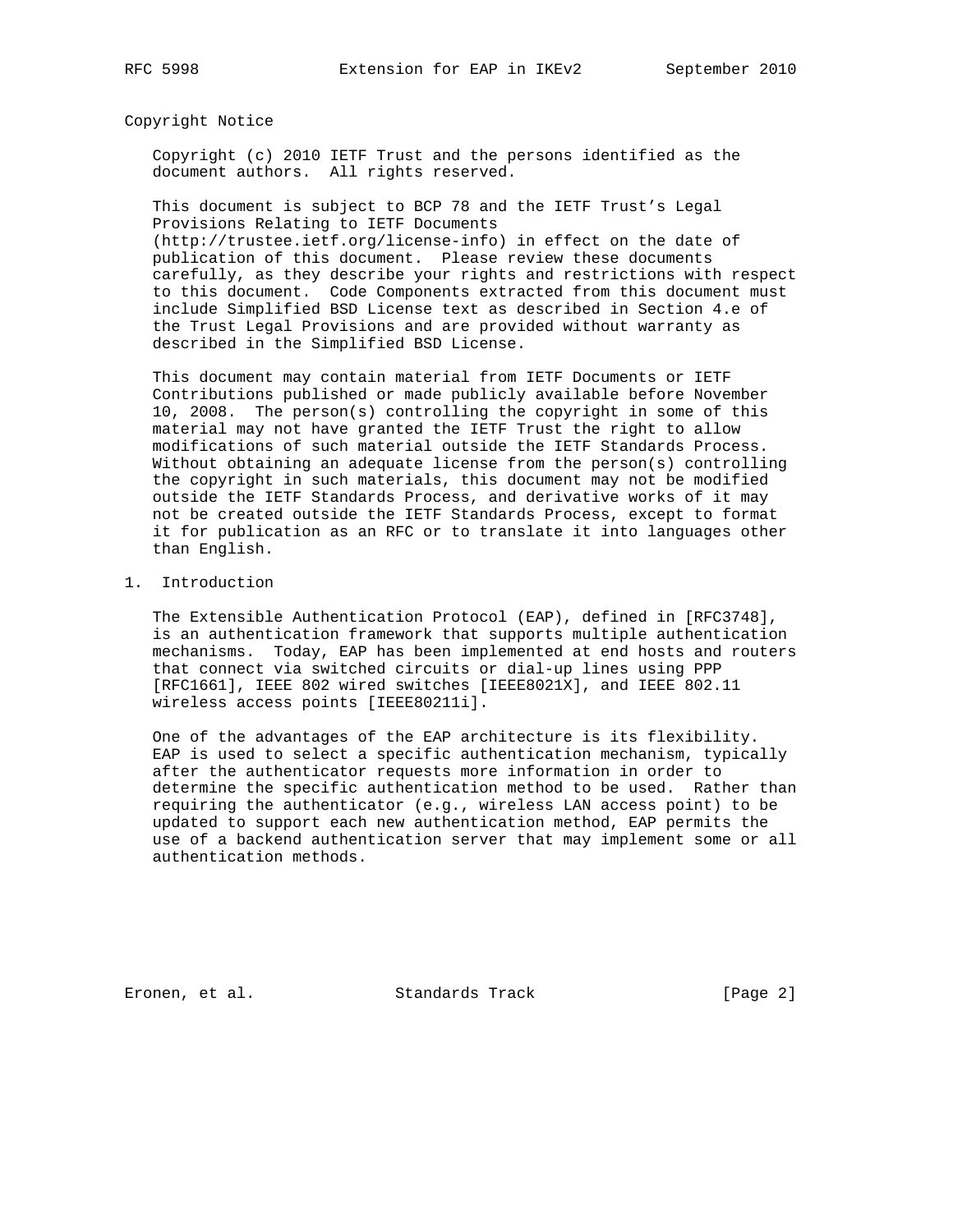IKEv2 ([RFC4306] and [RFC5996]) is a component of IPsec used for performing mutual authentication and establishing and maintaining Security Associations (SAs) for IPsec ESP and Authentication Header (AH). In addition to supporting authentication using public key signatures and shared secrets, IKEv2 also supports EAP authentication.

 IKEv2 provides EAP authentication since it was recognized that public key signatures and shared secrets are not flexible enough to meet the requirements of many deployment scenarios. By using EAP, IKEv2 can leverage existing authentication infrastructure and credential databases, since EAP allows users to choose a method suitable for existing credentials, and also makes separation of the IKEv2 responder (VPN gateway) from the EAP authentication endpoint (backend Authentication, Authorization, and Accounting (AAA) server) easier.

 Some older EAP methods are designed for unilateral authentication only (that is, EAP peer to EAP server). These methods are used in conjunction with IKEv2 public-key-based authentication of the responder to the initiator. It is expected that this approach is especially useful for "road warrior" VPN gateways that use, for instance, one-time passwords or token cards to authenticate the clients.

 However, most newer EAP methods, such as those typically used with IEEE 802.11i wireless LANs, provide mutual authentication and key agreement. Currently, IKEv2 specifies that these EAP methods must also be used together with responder authentication based on public key signatures.

 In order for the public key signature authentication of the gateway to be effective, a deployment of Public Key Infrastructure (PKI) is required, which has to include management of trust anchors on all supplicants. In many environments, this is not realistic, and the security of the gateway public key is the same as the security of a self-signed certificate. Mutually authenticating EAP methods alone can provide a sufficient level of security in many circumstances, and in fact, in some deployments, IEEE 802.11i uses EAP without any PKI for authenticating the Wireless Local Area Network (WLAN) access points.

 This document specifies how EAP methods that offer mutual authentication and key agreement can be used to provide responder authentication in IKEv2 completely based on EAP.

Eronen, et al. Standards Track [Page 3]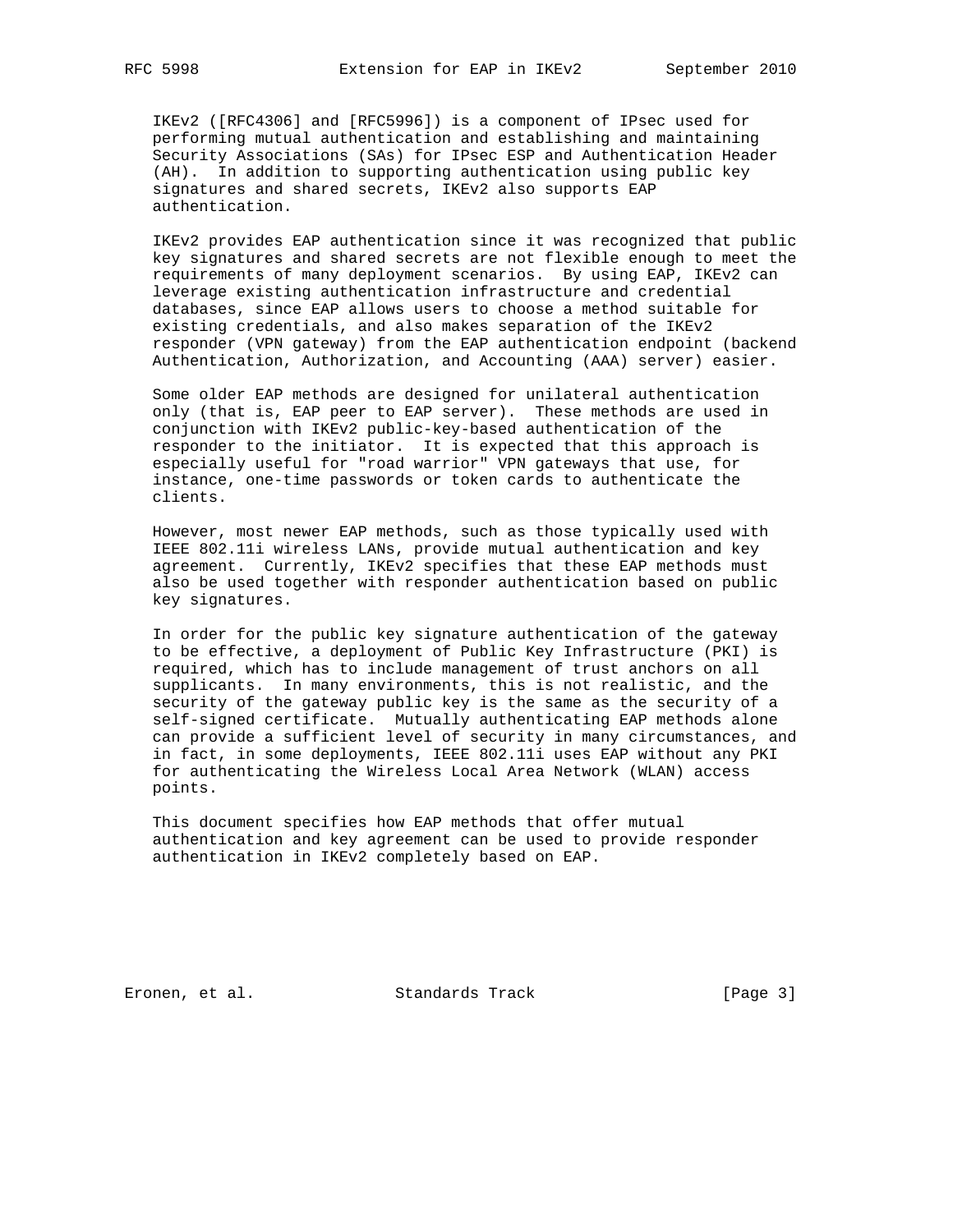### 1.1. Terminology

All notation in this protocol extension is taken from [RFC4306].

Numbered messages refer to the IKEv2 message sequence when using EAP.

Thus:

- o Message 1 is the request message of IKE\_SA\_INIT.
- o Message 2 is the response message of IKE\_SA\_INIT.
- o Message 3 is the first request of IKE\_AUTH.
- o Message 4 is the first response of IKE\_AUTH.

 The key words "MUST", "MUST NOT", "REQUIRED", "SHALL", "SHALL NOT", "SHOULD", "SHOULD NOT", "RECOMMENDED", "MAY", and "OPTIONAL" in this document are to be interpreted as described in [RFC2119].

2. Scenarios

 In this section, we describe two scenarios for extensible authentication within IKEv2. These scenarios are intended to be illustrative examples rather than specifying how things should be done.

 Figure 1 shows a configuration where the EAP and the IKEv2 endpoints are co-located. Authenticating the IKEv2 responder using both EAP and public key signatures is redundant. Offering EAP-based authentication has the advantage that multiple different authentication and key exchange protocols are available with EAP with different security properties (such as strong password-based protocols, protocols offering user identity confidentiality, and many more).

|      | +------+-----+ |                                                    |            |
|------|----------------|----------------------------------------------------|------------|
|      | IKEv2          |                                                    | IKEv2      |
|      |                | Initiator  <---////////////////////--->  Responder |            |
|      |                | TKEV <sub>2</sub>                                  |            |
| User | EAP Peer       | Exchange                                           | EAP Server |
|      |                |                                                    |            |

Figure 1: EAP and IKEv2 Endpoints Are Co-Located

 Figure 2 shows a typical corporate network access scenario. The initiator (client) interacts with the responder (VPN gateway) in the corporate network. The EAP exchange within IKE runs between the

Eronen, et al. Standards Track [Page 4]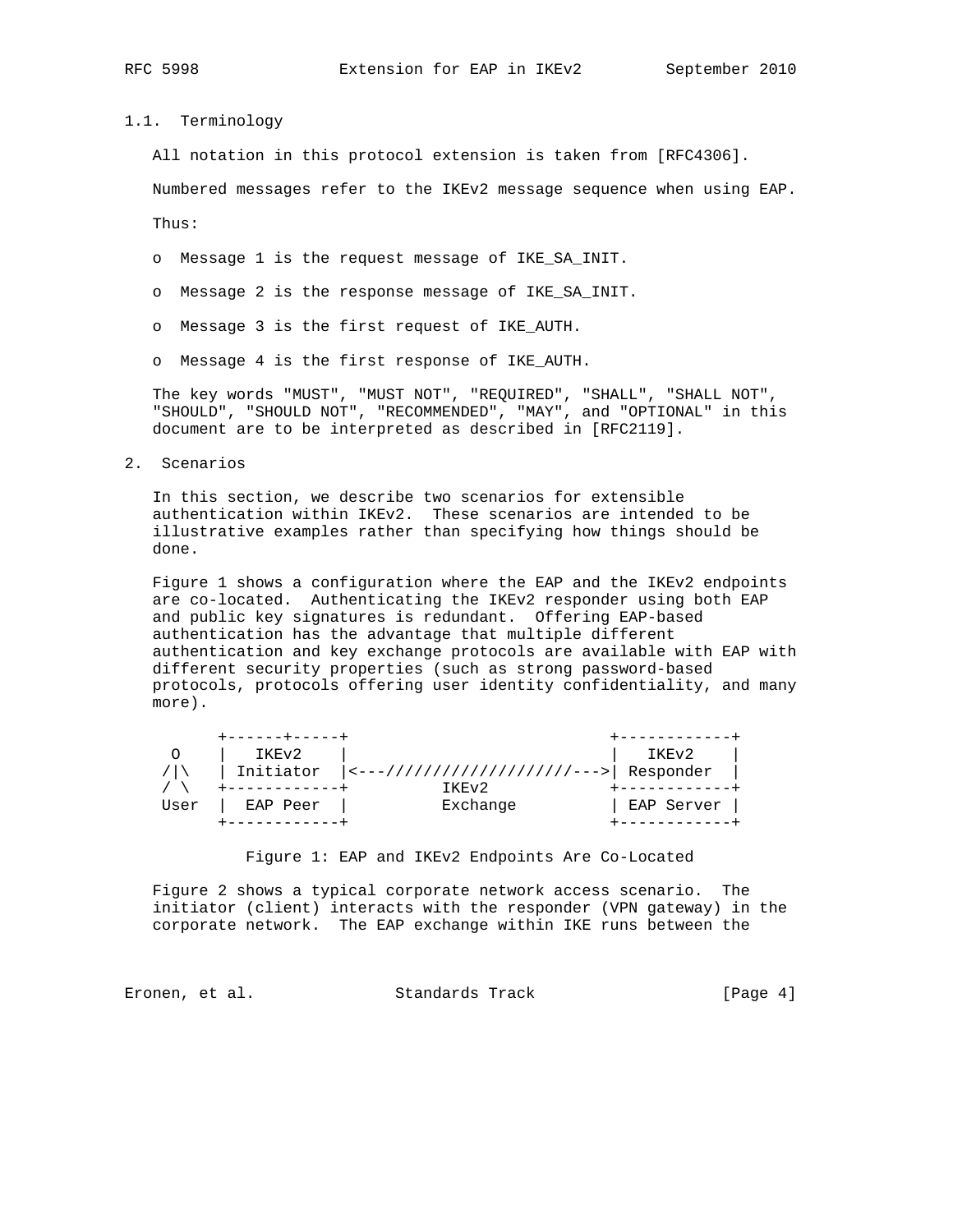client and the home AAA server. As a result of a successful EAP authentication protocol run, session keys are established and sent from the AAA server to the VPN gateway, and then used to authenticate the IKEv2 SA with AUTH payloads.

 The protocol used between the VPN gateway and AAA server could be, for instance, Diameter [RFC4072] or RADIUS [RFC3579]. See Section 6 for related security considerations.



#### Figure 2: Corporate Network Access

## 3. Solution

 IKEv2 specifies that when the EAP method establishes a shared secret key, that key is used by both the initiator and responder to generate an AUTH payload (thus authenticating the IKEv2 SA set up by messages 1 and 2).

 When used together with public key responder authentication, the responder is, in effect, authenticated using two different methods: the public key signature AUTH payload in message 4, and the EAP-based AUTH payload later.

 If the initiator does not wish to use public-key-based responder authentication, it includes an EAP\_ONLY\_AUTHENTICATION notification payload (16417) in message 3. The Protocol ID and Security Parameter Index (SPI) size fields are set to zero, and there is no additional data associated with this notification.

Eronen, et al. Standards Track [Page 5]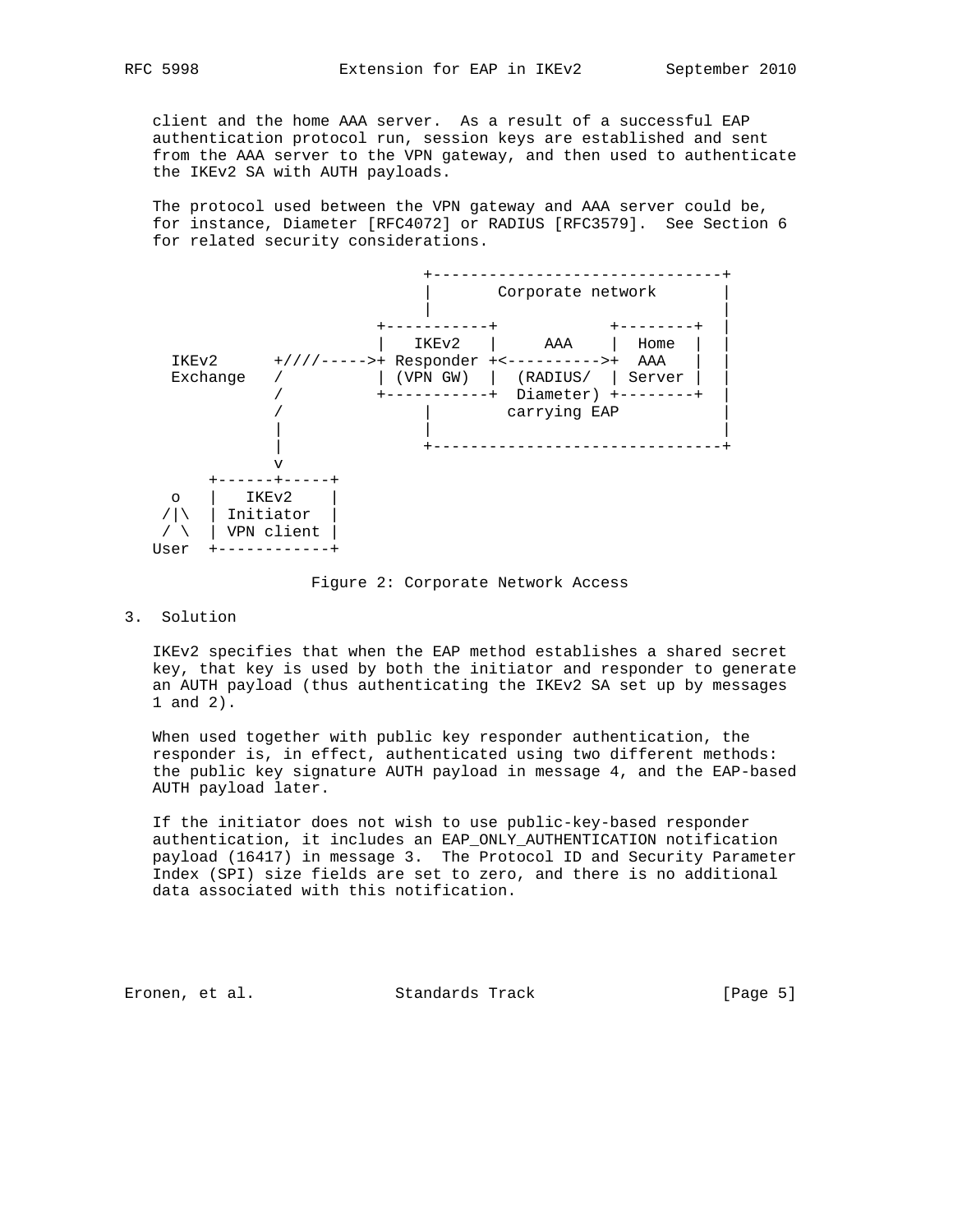If the responder supports this notification and chooses to use it, it omits the public-key-based AUTH payload and CERT payloads from message 4.

 If the responder does not support the EAP\_ONLY\_AUTHENTICATION notification or does not wish to use it, it ignores the notification payload, and includes the AUTH payload in message 4. In this case, the initiator MUST verify that payload and any associated certificates, as per [RFC4306].

 When receiving message 4, the initiator MUST verify that the proposed EAP method is allowed by this specification, and MUST abort the protocol immediately otherwise.

 Both the initiator and responder MUST verify that the EAP method actually used provided mutual authentication and established a shared secret key. The AUTH payloads sent after EAP Success MUST use the EAP-generated key, and MUST NOT use SK\_pi or SK\_pr (see Section 2.15 of [RFC5996]).

Eronen, et al. Standards Track [Page 6]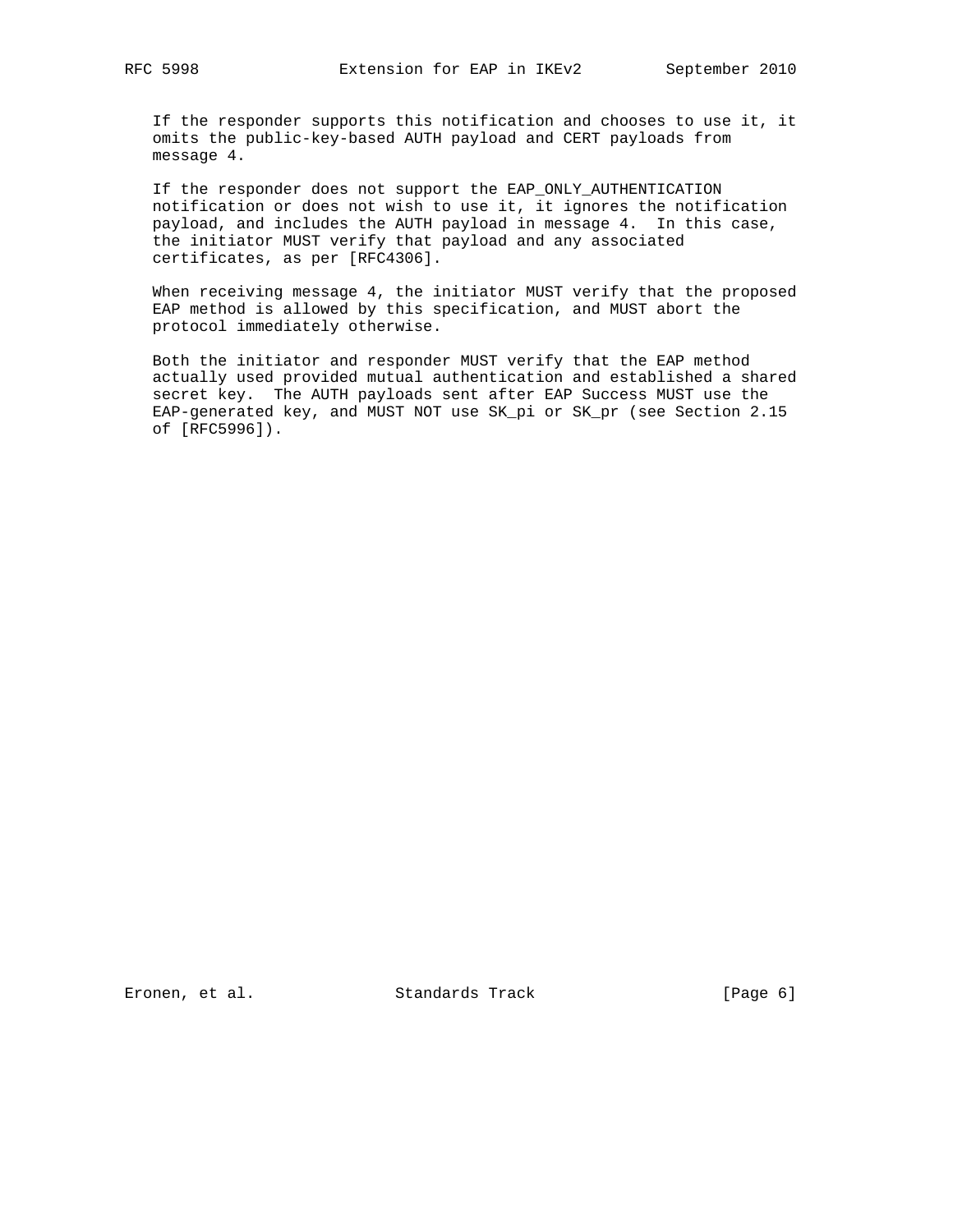An IKEv2 message exchange with this modification is shown below: Initiator Responder ----------- ----------- HDR, SAi1, KEi, Ni, [N(NAT\_DETECTION\_SOURCE\_IP), N(NAT\_DETECTION\_DESTINATION\_IP)] --> <-- HDR, SAr1, KEr, Nr, [CERTREQ], [N(NAT\_DETECTION\_SOURCE\_IP), N(NAT\_DETECTION\_DESTINATION\_IP)] HDR, SK { IDi, [IDr], SAi2, TSi, TSr, N(EAP\_ONLY\_AUTHENTICATION), [CP(CFG\_REQUEST)] } --> <-- HDR, SK { IDr, EAP(Request) } HDR, SK { EAP(Response) } --> <-- HDR, SK { EAP(Request) } HDR, SK { EAP(Response) } --> <-- HDR, SK { EAP(Success) } HDR, SK  $\{$  AUTH  $\}$  --> <-- HDR, SK { AUTH, SAr2, TSi, TSr,

 Note: all notation in the above protocol sequence and elsewhere in this specification is as defined in [RFC4306], and see in particular Sec. 1.2 of [RFC4306] for payload types.

[CP(CFG\_REPLY] }

 The NAT detection and Configuration payloads are shown for informative purposes only; they do not change how EAP authentication works.

 An IKE SA that was set up with this extension can be resumed using the mechanism described in [RFC5723]. However, session resumption does not change the authentication method. Therefore, during the IKE\_AUTH exchange of the resumed session, this extension MUST NOT be sent by the initiator.

Eronen, et al. Standards Track [Page 7]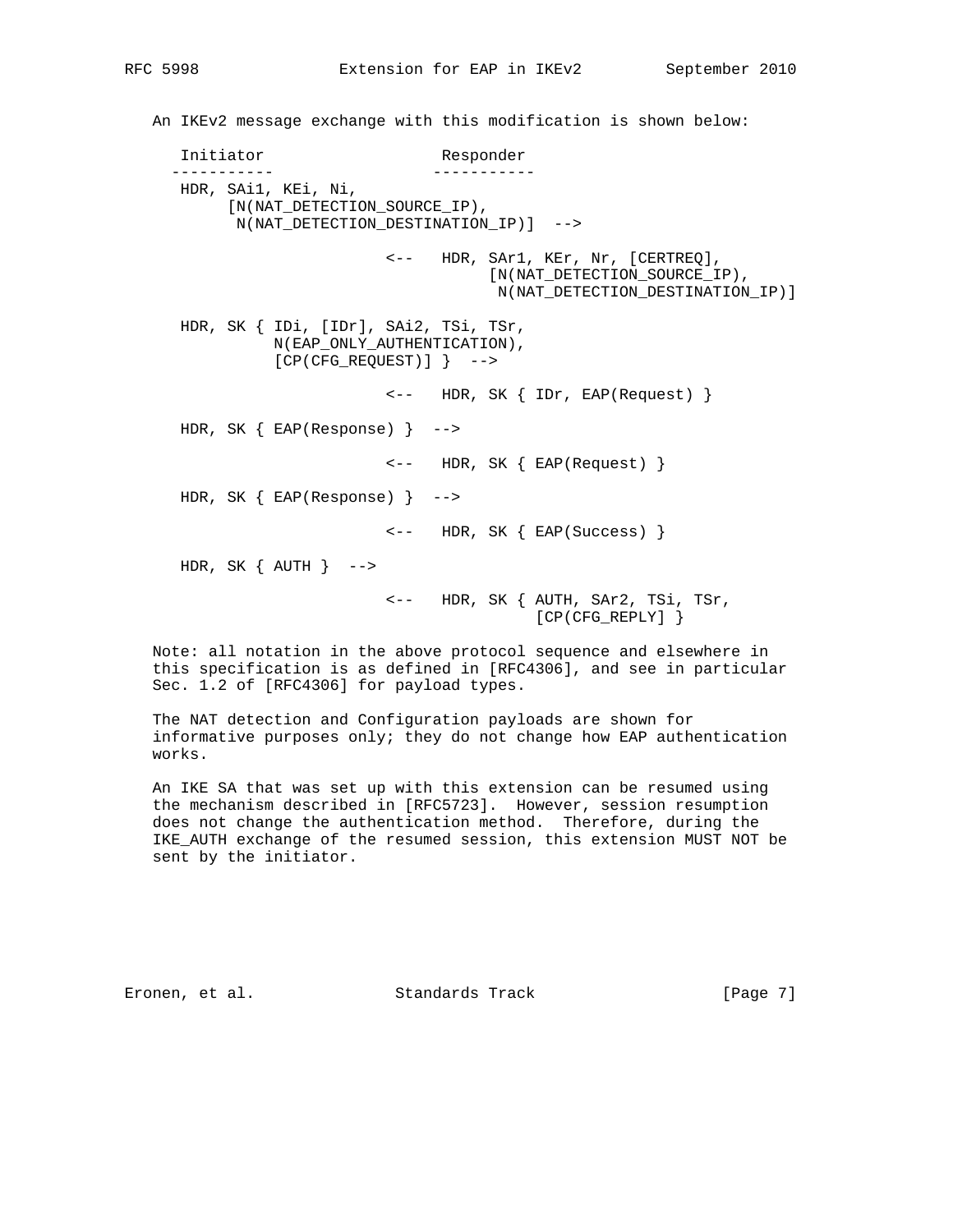4. Safe EAP Methods

 EAP methods to be used with this extension MUST have the following properties:

- 1. The method provides mutual authentication of the peers.
- 2. The method is key-generating.
- 3. The method is resistant to dictionary attacks.

 The authors believe that the following EAP methods are secure when used with the current extension. The list is not inclusive, and there are likely other safe methods that have not been listed here.

| Method Name             | Allows Channel<br>Binding? | Reference     |
|-------------------------|----------------------------|---------------|
| EAP-SIM                 | Nο                         | [RFC4186]     |
| EAP-AKA                 | Yes                        | [RFC4187]     |
| $EAP-AKA'$              | Yes                        | [RFC5448]     |
| EAP-GPSK                | Yes                        | [RFC5433]     |
| EAP-pwd                 | Nο                         | [RFC5931]     |
| EAP-EKE                 | Yes                        | [EMU-EAP-EKE] |
| $EAP-PAX$               | Yes                        | [RFC4746]     |
| EAP-SAKE                | Nο                         | [RFC4763]     |
| EAP-SRP                 | Nο                         | [EAP-SRP]     |
| EAP-POTP (mutual        | Yes                        | [RFC4793]     |
| authentication variant) |                            |               |
| EAP-TLS                 | Nο                         | [RFC5216]     |
| EAP-FAST                | Nο                         | [RFC4851]     |
| EAP-TTLS                | No                         | [RFC5281]     |

 The "Allows channel binding?" column denotes protocols where protected identity information may be sent between the EAP endpoints. This third, optional property of the method provides protection against certain types of attacks (see Section 6.2 for an explanation), and therefore in some scenarios, methods that allow for channel binding are to be preferred. It is noted that at the time of writing, even when such capabilities are provided, they are not fully specified in an interoperable manner. In particular, no RFC specifies what identities should be sent under the protection of the channel binding mechanism, or what policy is to be used to correlate identities at the different layers.

Eronen, et al. Standards Track [Page 8]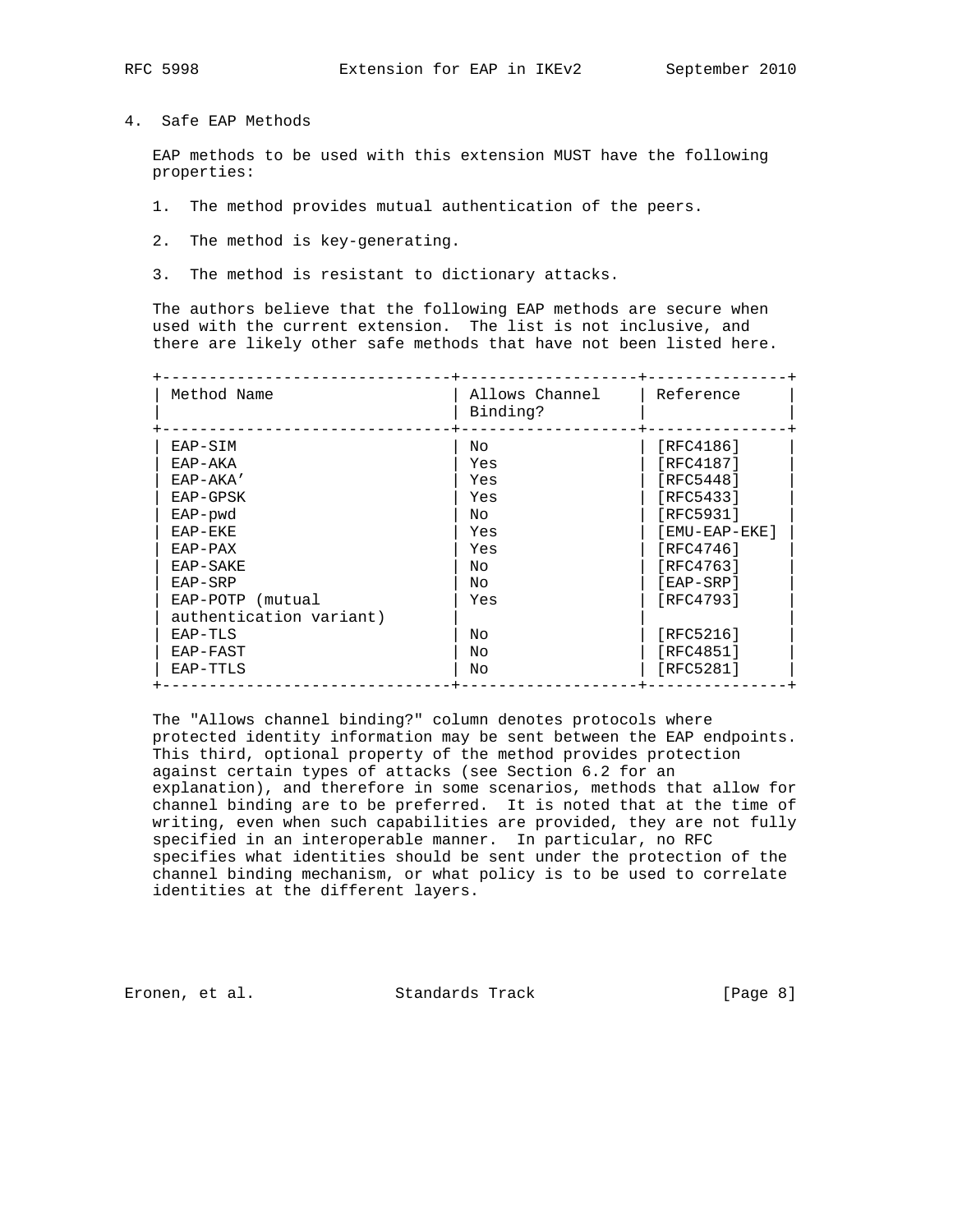# 5. IANA Considerations

 This document defines a new IKEv2 Notification Payload type, EAP\_ONLY\_AUTHENTICATION, described in Section 3. This payload has been assigned the type number 16417 from the "Status Types" range.

#### 6. Security Considerations

 Security considerations applicable to all EAP methods are discussed in [RFC3748]. The EAP Key Management Framework [RFC5247] deals with issues that arise when EAP is used as a part of a larger system.

# 6.1. Authentication of IKEv2 SA

 It is important to note that the IKEv2 SA is not authenticated by just running an EAP conversation: the crucial step is the AUTH payload based on the EAP-generated key. Thus, EAP methods that do not provide mutual authentication or establish a shared secret key MUST NOT be used with the modifications presented in this document.

#### 6.2. Authentication with Separated IKEv2 Responder / EAP Server

 As described in Section 2, the EAP conversation can terminate either at the IKEv2 responder or at a backend AAA server.

 If the EAP method is terminated at the IKEv2 responder, then no key transport via the AAA infrastructure is required. Pre-shared secret and public-key-based authentication offered by IKEv2 is then replaced by a wider range of authentication and key exchange methods.

 However, typically EAP will be used with a backend AAA server. See [RFC5247] for a more complete discussion of the related security issues; here we provide only a short summary.

 When a backend server is used, there are actually two authentication exchanges: the EAP method between the client and the AAA server, and another authentication between the AAA server and IKEv2 gateway. The AAA server authenticates the client using the selected EAP method, and they establish a session key. The AAA server then sends this key to the IKEv2 gateway over a connection authenticated using, e.g., IPsec or Transport Layer Security (TLS).

 Some EAP methods do not have any concept of pass-through authenticator (e.g., Network Access Server (NAS) or IKEv2 gateway) identity, and these two authentications remain quite independent of each other. That is, after the client has verified the AUTH payload sent by the IKEv2 gateway, it knows that it is talking to SOME gateway trusted by the home AAA server, but not which one. The

Eronen, et al. Standards Track [Page 9]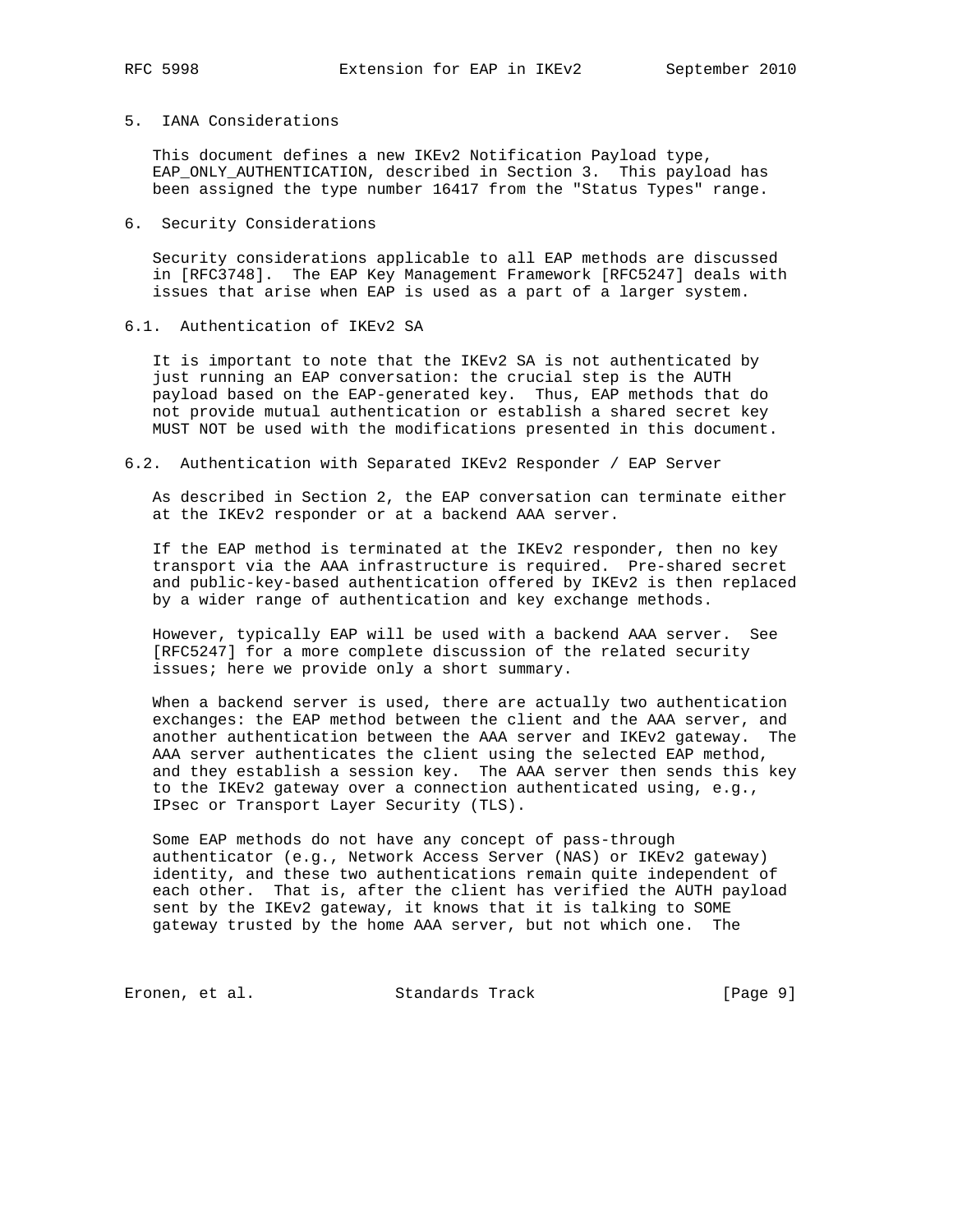situation is somewhat similar if a single cryptographic hardware accelerator, containing a single private key, would be shared between multiple IKEv2 gateways (perhaps in some kind of cluster configuration). In particular, if one of the gateways is compromised, it can impersonate any of the other gateways towards the user (until the compromise is discovered and access rights revoked).

 In some environments it is not desirable to trust the IKEv2 gateways this much (also known as the "Lying NAS Problem"). EAP methods that provide what is called "connection binding" or "channel binding" transport some identity or identities of the gateway (or WLAN access point / NAS) inside the EAP method. Then the AAA server can check that it is indeed sending the key to the gateway expected by the client. A potential solution is described in [EAP-SERVICE], see also [EMU-AAAPAY].

 In some deployment configurations, AAA proxies may be present between the IKEv2 gateway and the backend AAA server. These AAA proxies MUST be trusted for secure operation, and therefore SHOULD be avoided when possible; see Section 2.3.4 of [RFC4072] and Section 4.3.7 of [RFC3579] for more discussion.

6.3. Protection of EAP Payloads

 Although the EAP payloads are encrypted and integrity protected with SK\_e/SK\_a, this does not provide any protection against active attackers. Until the AUTH payload has been received and verified, a man-in-the-middle can change the KEi/KEr payloads and eavesdrop or modify the EAP payloads.

 In IEEE 802.11i wireless LANs, the EAP payloads are neither encrypted nor integrity protected (by the link layer), so EAP methods are typically designed to take that into account.

 In particular, EAP methods that are vulnerable to dictionary attacks when used in WLANs are still vulnerable (to active attackers) when run inside IKEv2.

 The rules in Section 4 are designed to avoid this potential vulnerability.

Eronen, et al. Standards Track [Page 10]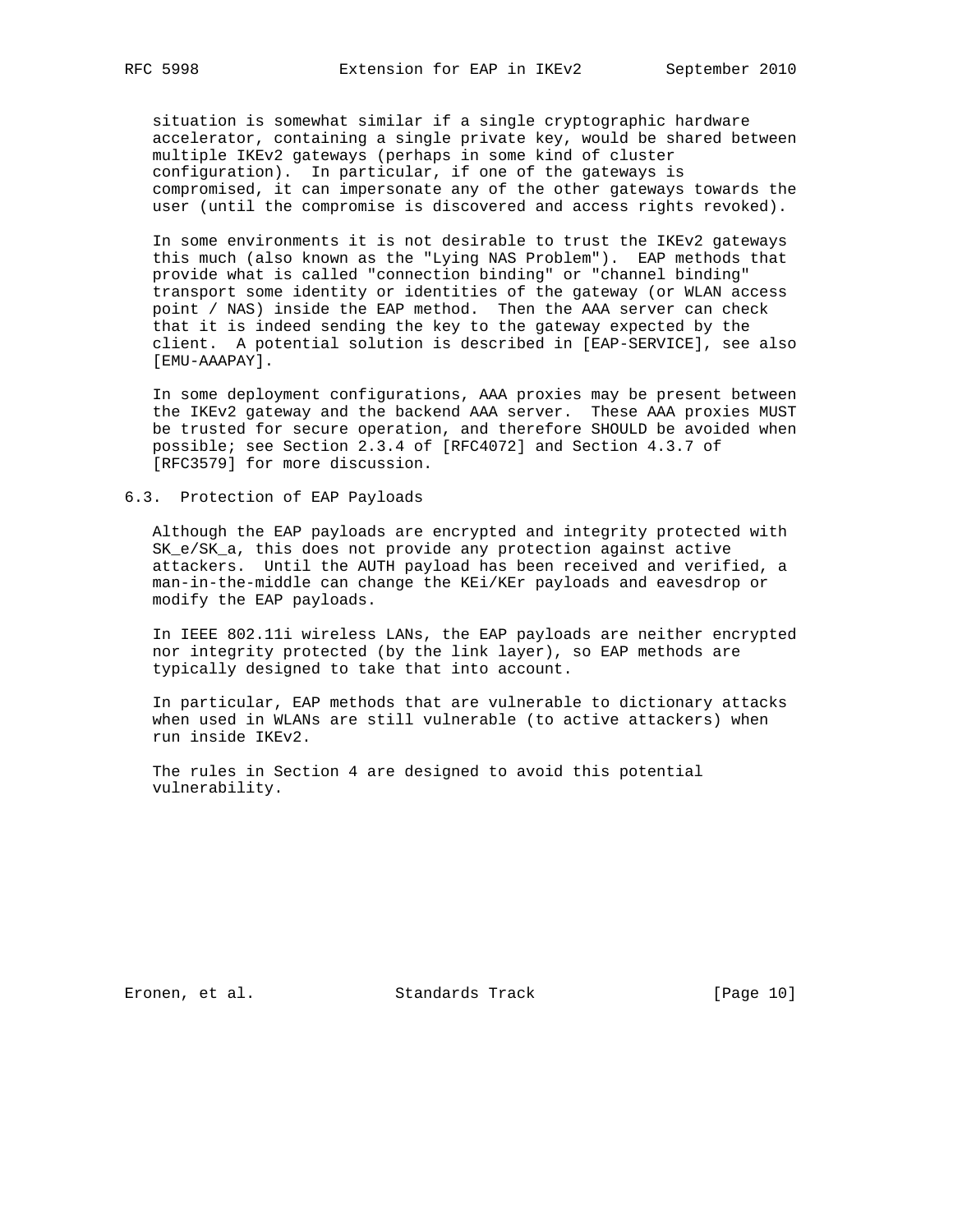# 6.4. Identities and Authenticated Identities

 When using this protocol, each of the peers sends two identity values:

- 1. An identity contained in the IKE ID payload.
- 2. An identity transferred within the specific EAP method's messages.

 (IKEv2 omits the EAP Identity request/response pair, see Section 3.16 of [RFC5996].) The first identity value can be used by the recipient to route AAA messages and/or to select authentication and EAP types. But it is only the second identity that is directly authenticated by the EAP method. The reader is referred to Section 2.16 of [RFC5996] regarding the need to base IPsec policy decisions on the authenticated identity. In the context of the extension described here, this guidance on IPsec policy applies both to the authentication of the client by the gateway and vice versa.

6.5. User Identity Confidentiality

 IKEv2 provides confidentiality for the initiator identity against passive eavesdroppers, but not against active attackers. The initiator announces its identity first (in message 3), before the responder has been authenticated. The usage of EAP in IKEv2 does not change this situation, since the ID payload in message 3 is used instead of the EAP Identity Request/Response exchange. This is somewhat unfortunate since when EAP is used with public key authentication of the responder, it would be possible to provide active user identity confidentiality for the initiator.

 IKEv2 protects the responder's identity even against active attacks. This property cannot be provided when using EAP. If public key responder authentication is used in addition to EAP, the responder reveals its identity before authenticating the initiator. If only EAP is used (as proposed in this document), the situation depends on the EAP method used (in some EAP methods, the server reveals its identity first).

 Hence, if active user identity confidentiality for the responder is required then EAP methods that offer this functionality have to be used (see [RFC3748], Section 7.3).

Eronen, et al. Standards Track [Page 11]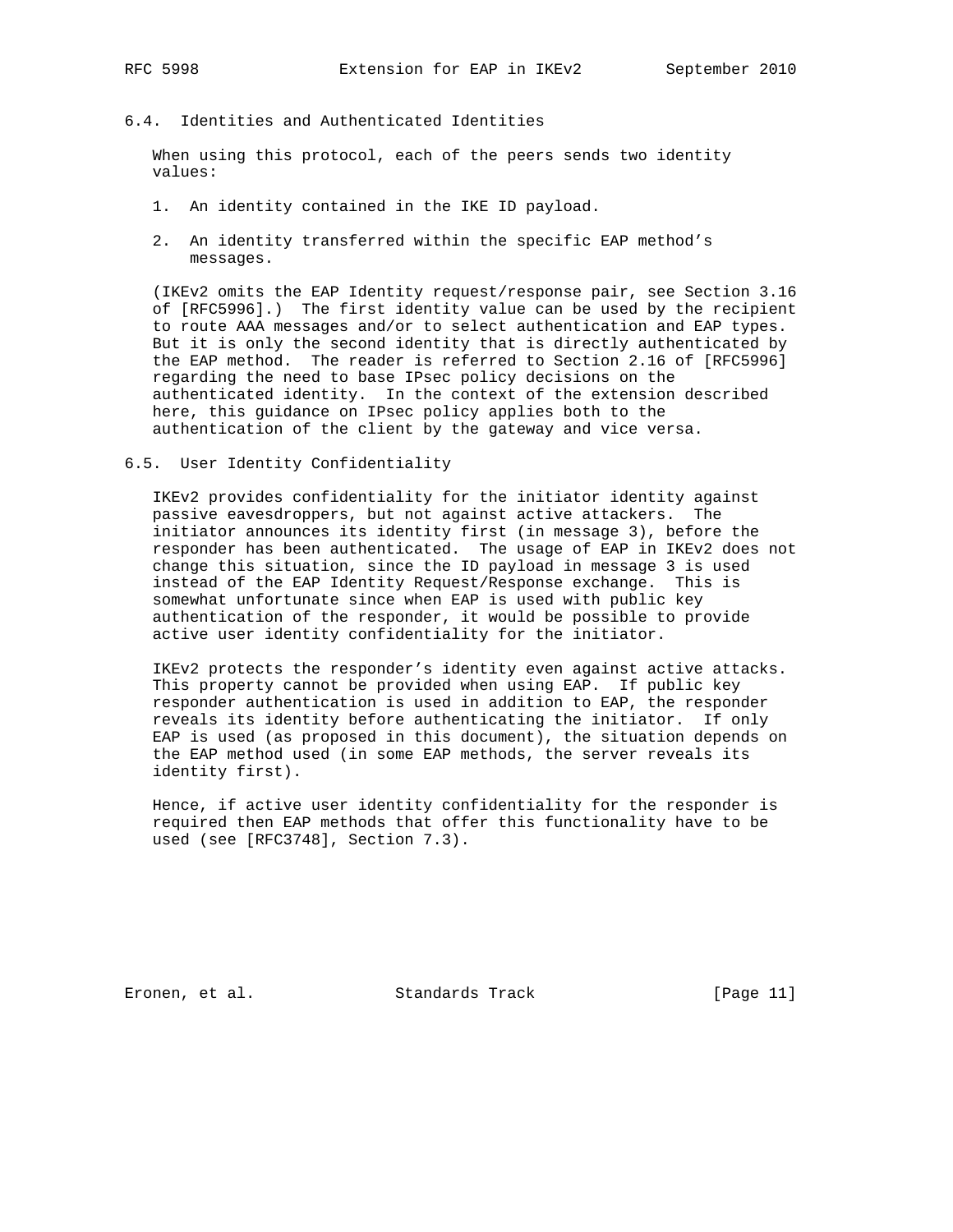7. Acknowledgments

 This document borrows some text from [RFC3748], [RFC4306], and [RFC4072]. We would also like to thank Hugo Krawczyk for interesting discussions about this topic, Dan Harkins, and David Harrington for their comments.

- 8. References
- 8.1. Normative References
	- [RFC2119] Bradner, S., "Key words for use in RFCs to Indicate Requirement Levels", BCP 14, RFC 2119, March 1997.
	- [RFC3748] Aboba, B., Blunk, L., Vollbrecht, J., Carlson, J., and H. Levkowetz, "Extensible Authentication Protocol (EAP)", RFC 3748, June 2004.
	- [RFC4306] Kaufman, C., "Internet Key Exchange (IKEv2) Protocol", RFC 4306, December 2005.
	- [RFC5723] Sheffer, Y. and H. Tschofenig, "Internet Key Exchange Protocol Version 2 (IKEv2) Session Resumption", RFC 5723, January 2010.
	- [RFC5996] Kaufman, C., Hoffman, P., Nir, Y., and P. Eronen, "Internet Key Exchange Protocol Version 2 (IKEv2)", RFC 5996, September 2010.
- 8.2. Informative References
	- [EAP-SERVICE] Arkko, J. and P. Eronen, "Authenticated Service Information for the Extensible Authentication Protocol (EAP)", Work in Progress, October 2005.
	- [EAP-SRP] Carlson, J., Aboba, B., and H. Haverinen, "EAP SRP- SHA1 Authentication Protocol", Work in Progress, July 2001.
	- [EMU-AAAPAY] Clancy, C., Lior, A., Zorn, G., and K. Hoeper, "EAP Method Support for Transporting AAA Payloads", Work in Progress, May 2010.
	- [EMU-EAP-EKE] Sheffer, Y., Zorn, G., Tschofenig, H., and S. Fluhrer, "An EAP Authentication Method Based on the EKE Protocol", Work in Progress, August 2010.

Eronen, et al. Standards Track [Page 12]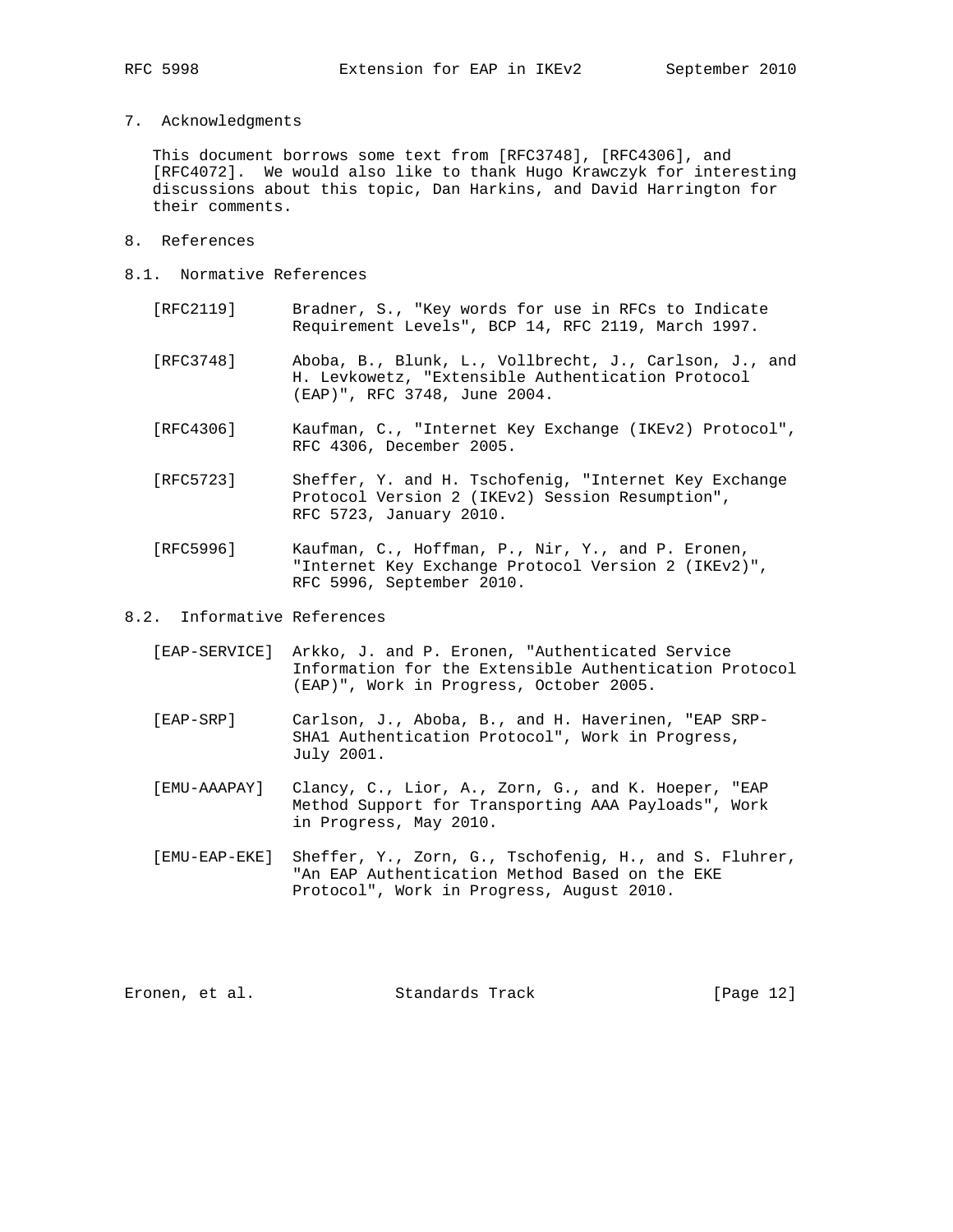- [IEEE80211i] Institute of Electrical and Electronics Engineers, "IEEE Standard for Information technology - Telecommunications and information exchange between systems - Local and metropolitan area networks - Specific requirements - Part 11: Wireless Medium Access Control (MAC) and Physical Layer (PHY) specifications: Amendment 6: Medium Access Control (MAC) Security Enhancements", IEEE Standard 802.11i- 2004, July 2004.
- [IEEE8021X] Institute of Electrical and Electronics Engineers, "Local and Metropolitan Area Networks: Port-Based Network Access Control", IEEE Standard 802.1X-2001, 2001.
- [RFC1661] Simpson, W., "The Point-to-Point Protocol (PPP)", STD 51, RFC 1661, July 1994.
- [RFC3579] Aboba, B. and P. Calhoun, "RADIUS (Remote Authentication Dial In User Service) Support For Extensible Authentication Protocol (EAP)", RFC 3579, September 2003.
- [RFC4072] Eronen, P., Hiller, T., and G. Zorn, "Diameter Extensible Authentication Protocol (EAP) Application", RFC 4072, August 2005.
- [RFC4186] Haverinen, H. and J. Salowey, "Extensible Authentication Protocol Method for Global System for Mobile Communications (GSM) Subscriber Identity Modules (EAP-SIM)", RFC 4186, January 2006.
- [RFC4187] Arkko, J. and H. Haverinen, "Extensible Authentication Protocol Method for 3rd Generation Authentication and Key Agreement (EAP-AKA)", RFC 4187, January 2006.
- [RFC4746] Clancy, T. and W. Arbaugh, "Extensible Authentication Protocol (EAP) Password Authenticated Exchange", RFC 4746, November 2006.
- [RFC4763] Vanderveen, M. and H. Soliman, "Extensible Authentication Protocol Method for Shared-secret Authentication and Key Establishment (EAP-SAKE)", RFC 4763, November 2006.
- [RFC4793] Nystroem, M., "The EAP Protected One-Time Password Protocol (EAP-POTP)", RFC 4793, February 2007.

Eronen, et al. Standards Track [Page 13]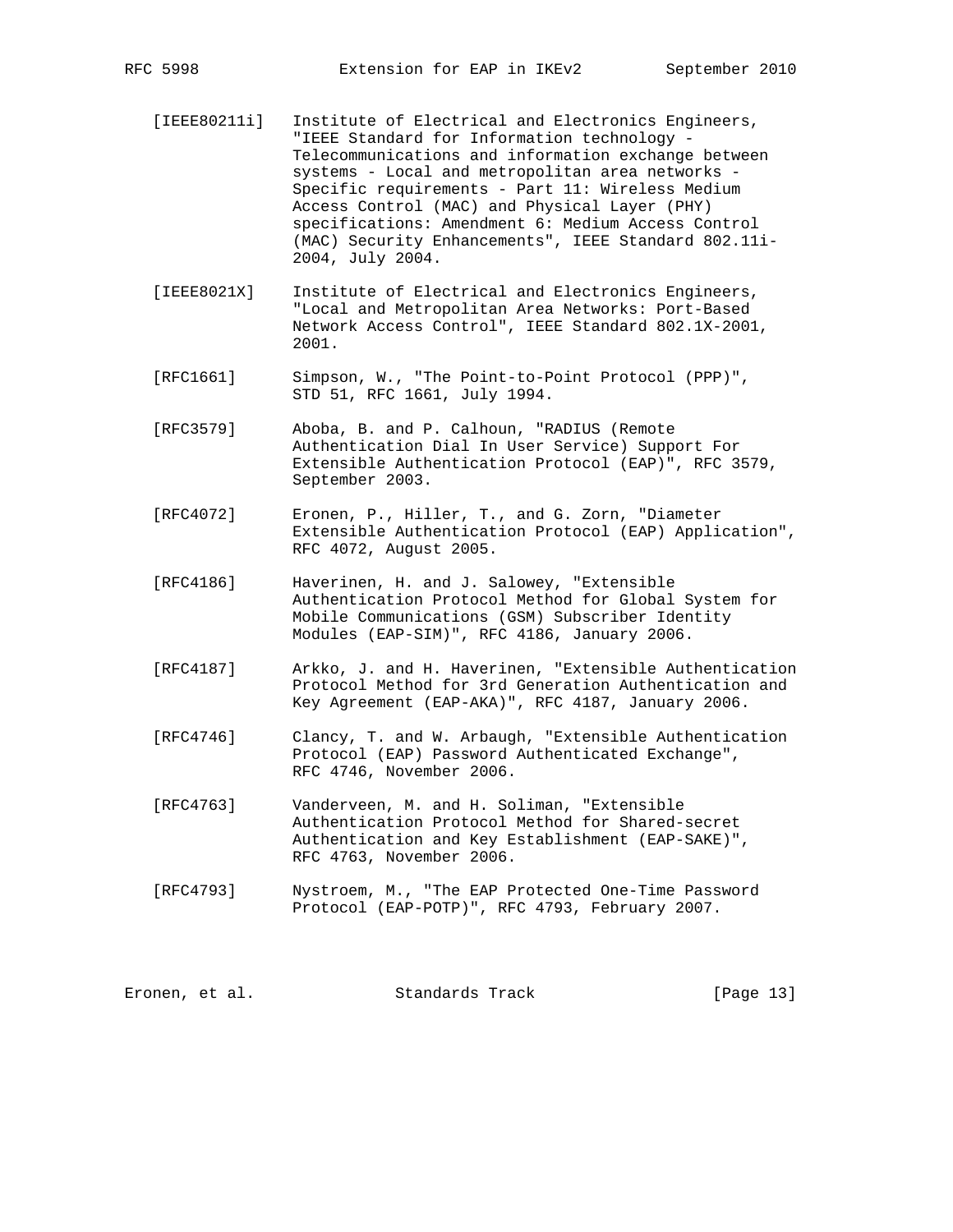- [RFC4851] Cam-Winget, N., McGrew, D., Salowey, J., and H. Zhou, "The Flexible Authentication via Secure Tunneling Extensible Authentication Protocol Method (EAP-FAST)", RFC 4851, May 2007.
- [RFC5216] Simon, D., Aboba, B., and R. Hurst, "The EAP-TLS Authentication Protocol", RFC 5216, March 2008.
- [RFC5247] Aboba, B., Simon, D., and P. Eronen, "Extensible Authentication Protocol (EAP) Key Management Framework", RFC 5247, August 2008.
- [RFC5281] Funk, P. and S. Blake-Wilson, "Extensible Authentication Protocol Tunneled Transport Layer Security Authenticated Protocol Version 0 (EAP- TTLSv0)", RFC 5281, August 2008.
- [RFC5433] Clancy, T. and H. Tschofenig, "Extensible Authentication Protocol - Generalized Pre-Shared Key (EAP-GPSK) Method", RFC 5433, February 2009.
- [RFC5448] Arkko, J., Lehtovirta, V., and P. Eronen, "Improved Extensible Authentication Protocol Method for 3rd Generation Authentication and Key Agreement (EAP- AKA')", RFC 5448, May 2009.
- [RFC5931] Harkins, D. and G. Zorn, "Extensible Authentication Protocol (EAP) Authentication Using Only A Password", RFC 5931, August 2010.

Eronen, et al. Standards Track [Page 14]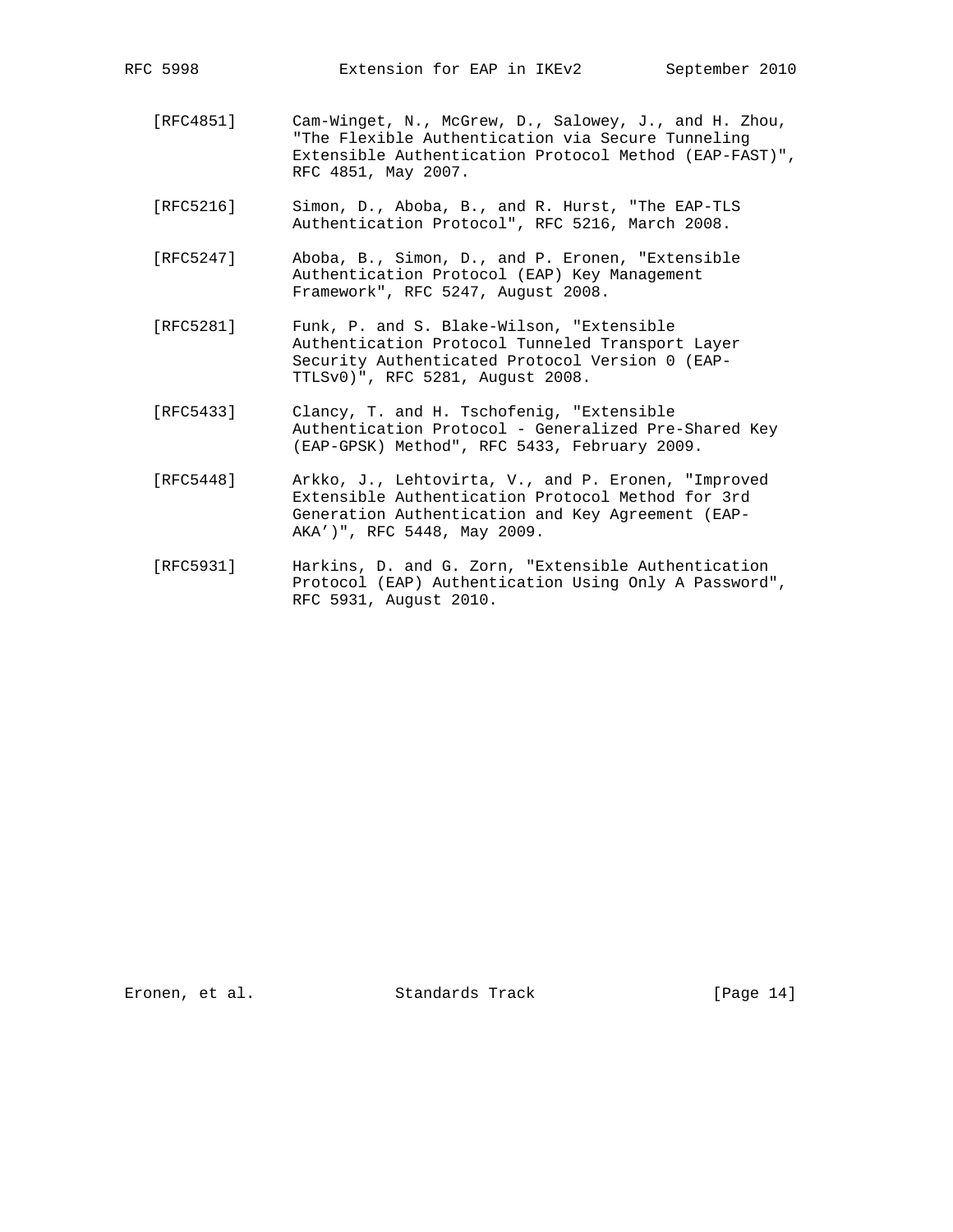Appendix A. Alternative Approaches

 In this section, we list alternatives that have been considered during the work on this document. We concluded that the solution presented in Section 3 seems to fit better into IKEv2.

## A.1. Ignore AUTH Payload at the Initiator

 With this approach, the initiator simply ignores the AUTH payload in message 4 (but obviously must check the second AUTH payload later!). The main advantage of this approach is that no protocol modifications are required and no signature verification is required. A significant disadvantage is that the EAP method to be used cannot be selected to take this behavior into account.

 The initiator could signal to the responder (using a notification payload) that it did not verify the first AUTH payload.

A.2. Unauthenticated Public Keys in AUTH Payload (Message 4)

 Another solution approach suggests the use of unauthenticated public keys in the public key signature AUTH payload (for message 4).

 That is, the initiator verifies the signature in the AUTH payload, but does not verify that the public key indeed belongs to the intended party (using certificates) -- since it doesn't have a PKI that would allow this. This could be used with X.509 certificates (the initiator ignores all other fields of the certificate except the public key), or "Raw RSA Key" CERT payloads.

 This approach has the advantage that initiators that wish to perform certificate-based responder authentication (in addition to EAP) may do so, without requiring the responder to handle these cases separately. A disadvantage here, again, is that the EAP method selection cannot take into account the incomplete validation of the responder's certificate.

 If using RSA, the overhead of signature verification is quite small, compared to the g^xy calculation required by the Diffie-Hellman exchange.

A.3. Using EAP Derived Session Keys for IKEv2

 It has been proposed that when using an EAP method that provides mutual authentication and key agreement, the IKEv2 Diffie-Hellman exchange could also be omitted. This would mean that the session keys for IPsec SAs established later would rely only on EAP-provided keys.

Eronen, et al. Standards Track [Page 15]